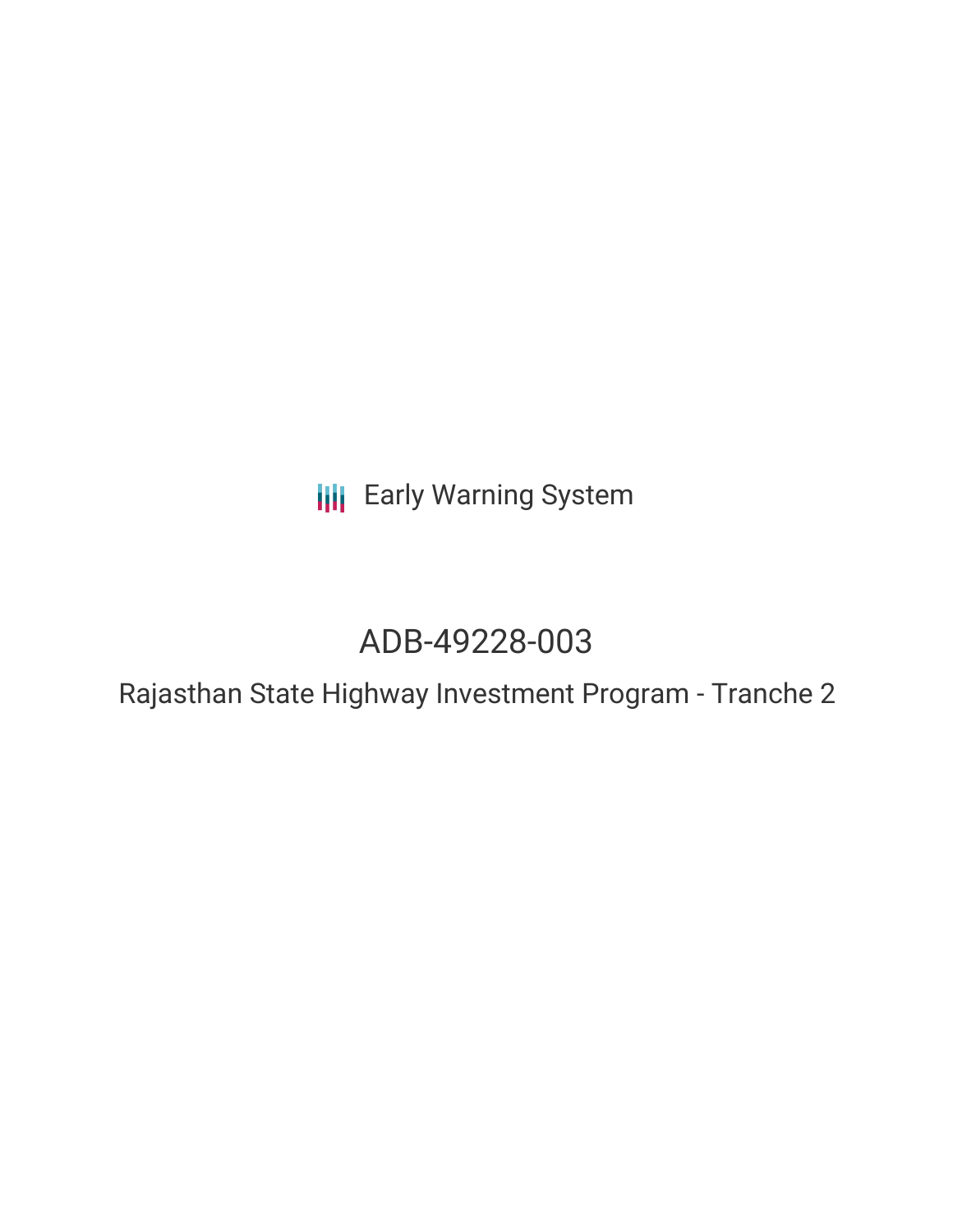

#### **Quick Facts**

| <b>Countries</b>               | India                        |
|--------------------------------|------------------------------|
| <b>Specific Location</b>       | Rajasthan                    |
| <b>Financial Institutions</b>  | Asian Development Bank (ADB) |
| <b>Status</b>                  | Proposed                     |
| <b>Bank Risk Rating</b>        | A                            |
| <b>Borrower</b>                | Government of India          |
| <b>Sectors</b>                 | Transport                    |
| <b>Investment Type(s)</b>      | Loan                         |
| <b>Investment Amount (USD)</b> | \$190.00 million             |
| <b>Loan Amount (USD)</b>       | \$190.00 million             |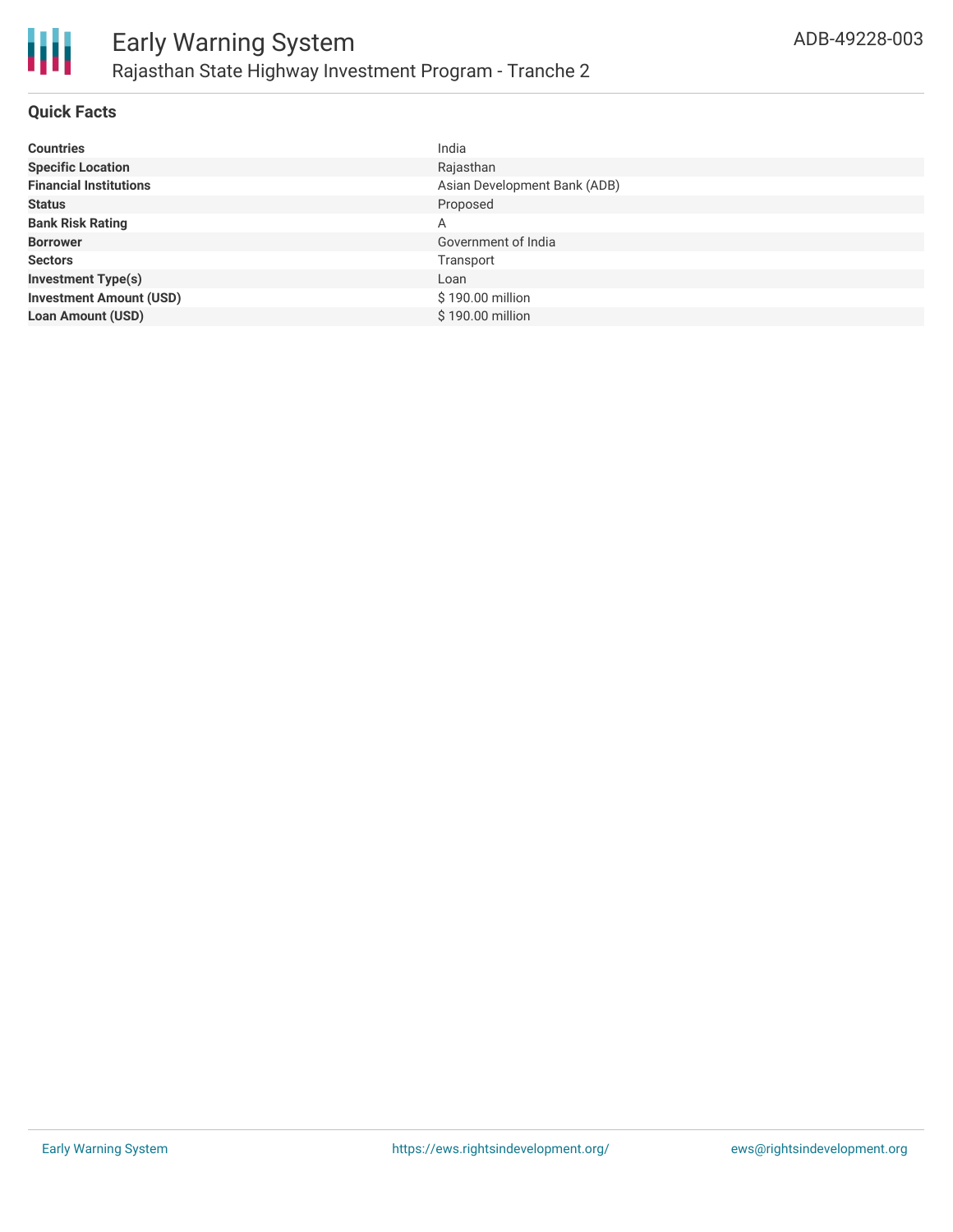

# **Project Description**

According to the bank website, "As the second tranche of the Rajasthan State Highway Investment Program, this project will improve the efficiency and safety of transport on the state highways of Rajasthan, thereby providing good quality connectivity for social and economic activities. The project will (i) upgrade about 754 kilometers of state highways and major district roads (MDRs) to two-lane or intermediate-lane standards in keeping with road safety requirements; and (ii) enhance the capacity of the Public Works Department of the Government of Rajasthan (RPWD) by improving the business processes and procedures of its public private partnership (PPP) division on project management, safeguards implementation and monitoring, and road safety. The project will catalyze the sustainable development of Rajasthan through the collaboration of the public and private sectors."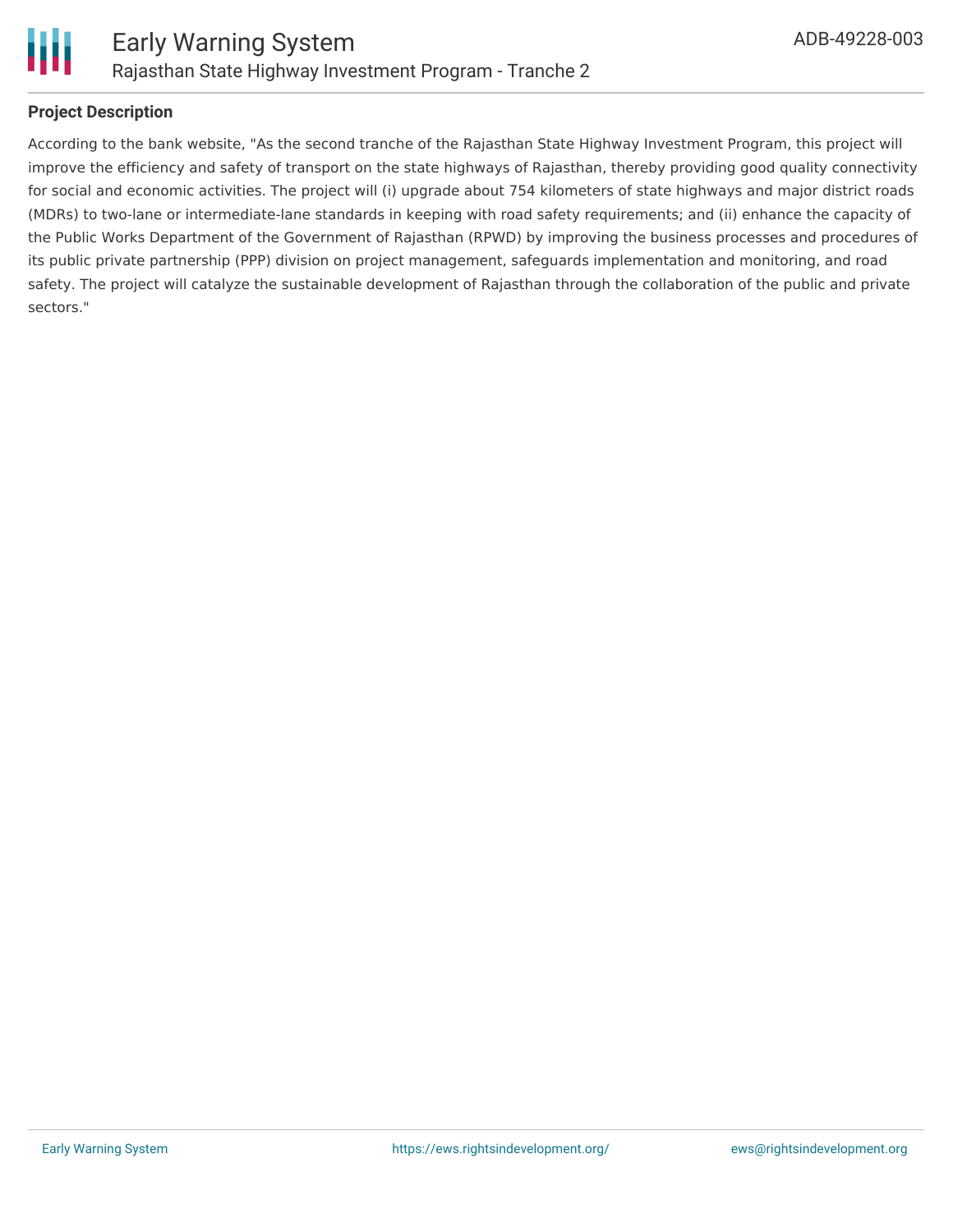

## **Investment Description**

Asian Development Bank (ADB)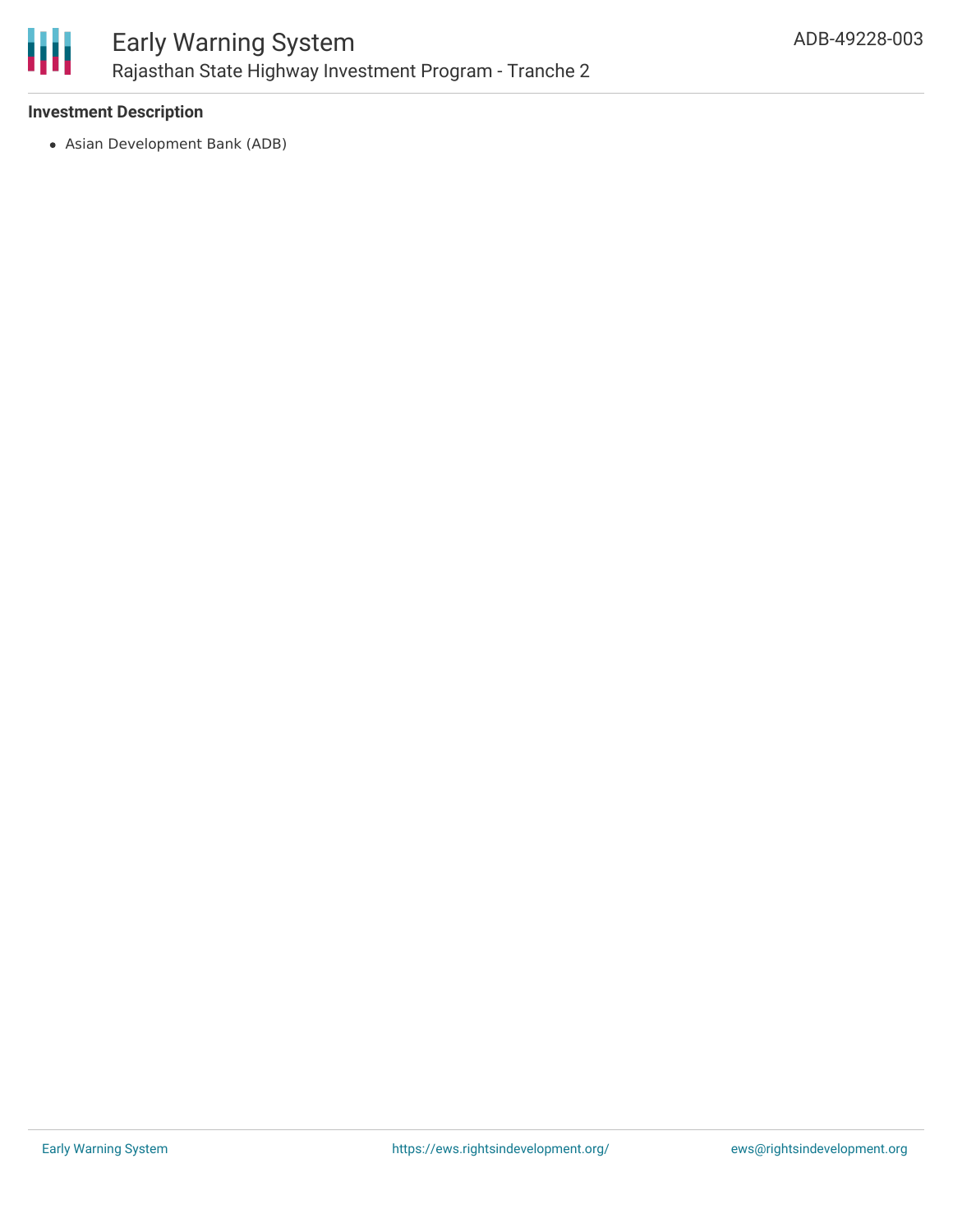

# **Contact Information**

Responsible ADB Officer Yang Lu Responsible ADB Department South Asia Department Responsible ADB Division Transport and Communications Division, SARD Executing Agencies Government of Rajasthan Main Building, Secretariat, Jaipur-302 005, India Public Works Department-Rajasthan 1 Jacob Road, Civil Lines, Jaipur-302006, Rajasthan

## **ACCOUNTABILITY MECHANISM OF ADB**

The Accountability Mechanism is an independent complaint mechanism and fact-finding body for people who believe they are likely to be, or have been, adversely affected by an Asian Development Bank-financed project. If you submit a complaint to the Accountability Mechanism, they may investigate to assess whether the Asian Development Bank is following its own policies and procedures for preventing harm to people or the environment. You can learn more about the Accountability Mechanism and how to file a complaint at: http://www.adb.org/site/accountability-mechanism/main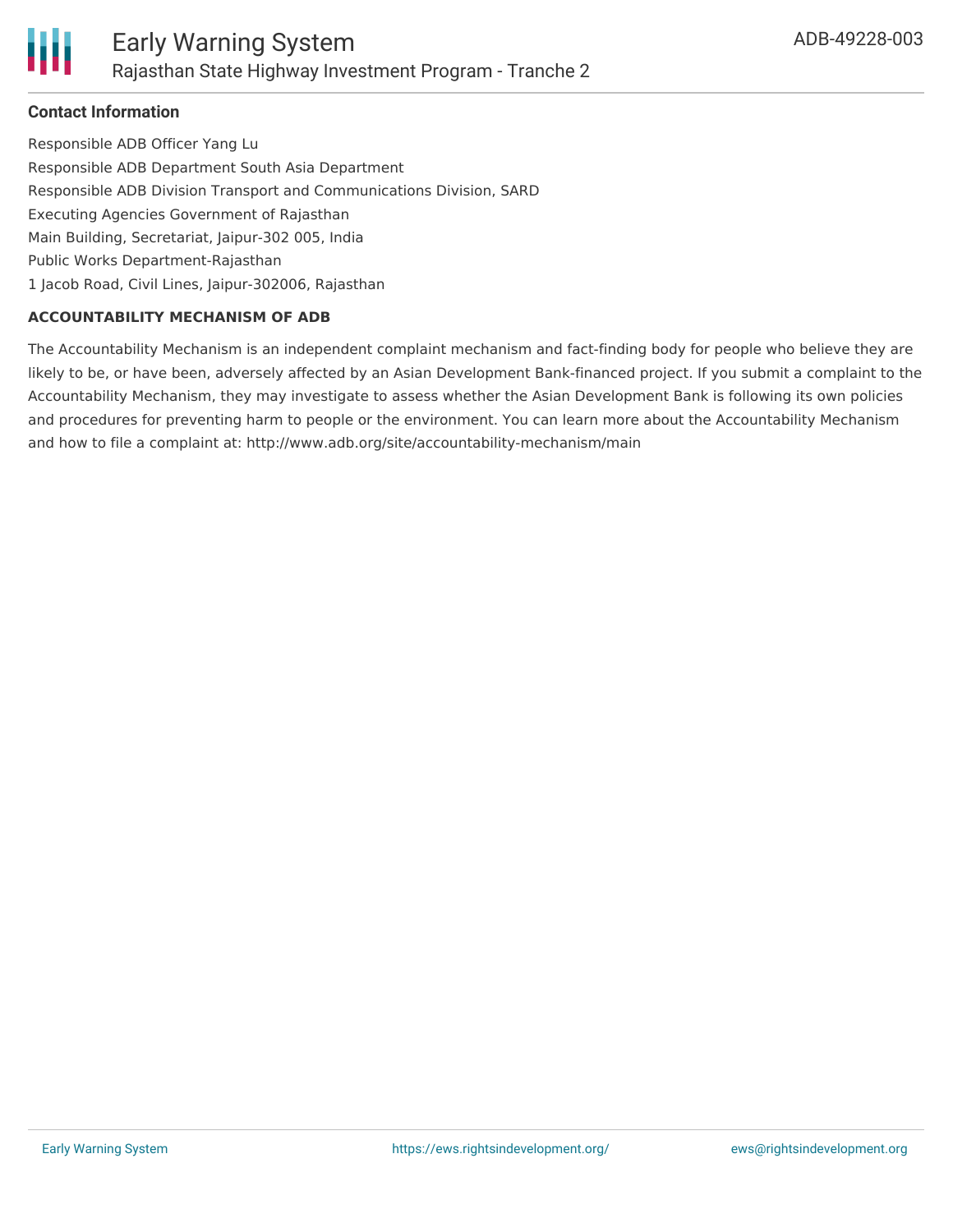#### **Bank Documents**

- Project [Disclosure](https://ewsdata.rightsindevelopment.org/files/documents/03/ADB-49228-003.pdf) PDF [\[Original](https://www.adb.org/printpdf/projects/49228-003/main) Source]
- Rajasthan State Highway Investment Program Tranche 2: Initial [Environmental](https://ewsdata.rightsindevelopment.org/files/documents/03/ADB-49228-003_Pyc0sOk.pdf) Examination [\[Original](https://www.adb.org/projects/documents/ind-49228-003-iee) Source]
- Rajasthan State Highway Investment Program Tranche 2: Package 1 (Annuity) [Arain-Sarwar](https://ewsdata.rightsindevelopment.org/files/documents/03/ADB-49228-003_8kUPXSX.pdf) Resettlem [Original Source]
- Rajasthan State Highway Investment Program Tranche 2: Package 1 (Annuity) [Beawar-Masuda-Goyla](https://ewsdata.rightsindevelopment.org/files/documents/03/ADB-49228-003_6xbG8w3.pdf) Re [Original Source]
- Rajasthan State Highway Investment Program Tranche 2: Package 1 (Annuity) [Laxmipura-Dora-Dabi-Ra](https://ewsdata.rightsindevelopment.org/files/documents/03/ADB-49228-003_mJLNOgz.pdf) [Original **Source1**
- Rajasthan State Highway Investment Program Tranche 2: Package 1 [Bhinmal-Pantheri](https://ewsdata.rightsindevelopment.org/files/documents/03/ADB-49228-003_PcbPh5L.pdf) Posana-Jeevana [Original Source]
- Rajasthan State Highway Investment Program Tranche 2: Package 1 [Jodhpur-Sojat](https://ewsdata.rightsindevelopment.org/files/documents/03/ADB-49228-003_a5LNbOz.pdf) Road (SH-58) Reset [Original Source]
- Rajasthan State Highway Investment Program Tranche 2: Package 2 (Annuity) [Beawar-Pisangan-Govind](https://ewsdata.rightsindevelopment.org/files/documents/03/ADB-49228-003_9YrNfjq.pdf) [Original Source]
- Rajasthan State Highway Investment Program Tranche 2: Package 2 (Annuity) [Nasirabad-Mangliawas-P](https://ewsdata.rightsindevelopment.org/files/documents/03/ADB-49228-003_0jhI0j1.pdf) [Original Source]
- Rajasthan State Highway Investment Program Tranche 2: Package 2 [Bidasar-Dungargarh-Kalu](https://ewsdata.rightsindevelopment.org/files/documents/03/ADB-49228-003_MMRzuGV.pdf) (SH-93) [Original Source]
- Rajasthan State Highway Investment Program Tranche 2: Package 2 [Sadulshahar-Sangaria-Chaiyan](https://ewsdata.rightsindevelopment.org/files/documents/03/ADB-49228-003_hzQ3aC4.pdf) Res [Original Source]
- Rajasthan State Highway Investment Program Tranche 2: Package 3 [Losal-Salasar-Ratangarh](https://ewsdata.rightsindevelopment.org/files/documents/03/ADB-49228-003_61Yl1dR.pdf) Resettle [Original Source]
- Rajasthan State Highway Investment Program Tranche 2: Package 4 [Siwana-Samdari-Balesar](https://ewsdata.rightsindevelopment.org/files/documents/03/ADB-49228-003_Hmc2CDz.pdf) (SH-66) R [Original Source]